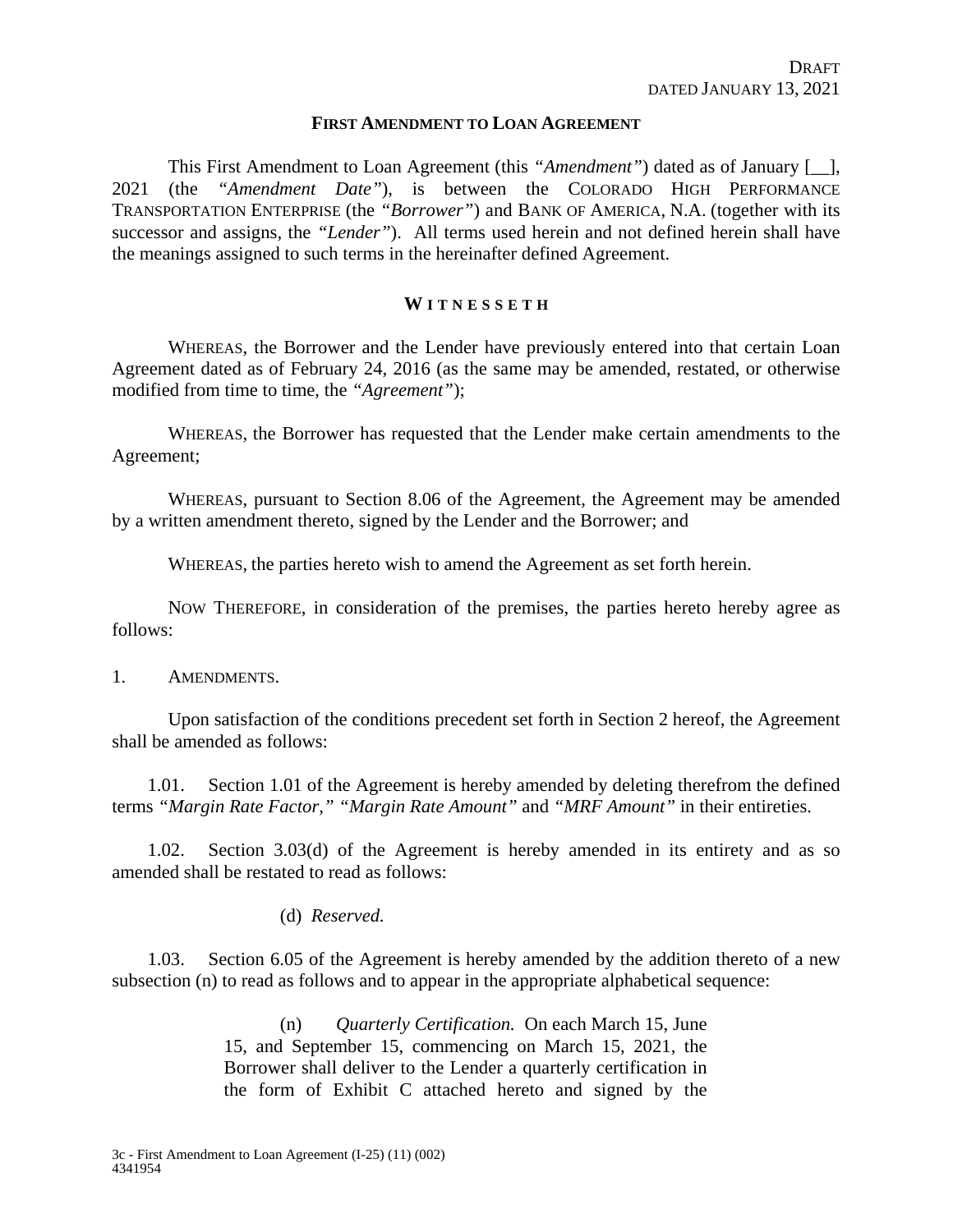Director, certifying that revenues on deposit with the Borrower as of such fiscal quarter (i) equal or exceed the required percentage of annual debt service on the Note, and (ii) will only be utilized for the payment of annual debt service on the Note, each as set forth on Exhibit C attached hereto.

1.04. The Agreement is hereby amended by the addition thereto of Exhibit C as displayed on Exhibit A attached hereto.

2. CONDITIONS PRECEDENT.

This Amendment shall be deemed effective on the Amendment Date subject to the satisfaction of or waiver by the Lender of all of the following conditions precedent:

2.01. Delivery by the Borrower and the Lender of an executed counterpart of this Amendment.

2.02. A certificate of the Borrower certifying the names and true signatures of the respective officers thereof authorized to sign this Amendment.

2.03. Repayment by the Borrower to Banc of America Preferred Funding Corporation (*"BAPFC"*) by or on the Amendment Date of the loan made under that certain Loan Agreement dated as of December 19, 2014 (the *"I-70 Loan Agreement"*), between the Borrower and BAPFC, as evidenced by the Colorado High Performance Transportation Enterprise Toll Revenue Note (I-70 West Peak Period Shoulder Lanes Project), Series 2014 (the *"Note"*) and all amounts due and owing under the I-70 Loan Agreement and the Note.

2.04. Payment to the Lender on the Amendment Date of (i) Margin Rate Amount due on the Amendment Date, and (ii) the reasonable legal fees and expenses of counsel to the Lender.

2.05. All other legal matters pertaining to the execution and delivery of this Amendment shall be satisfactory to the Lender and its counsel.

3. REPRESENTATIONS AND WARRANTIES OF THE BORROWER.

3.01. The Borrower hereby represents and warrants that the following statements shall be true and correct as of the date hereof:

(a) the representations and warranties of the Borrower contained in Article V of the Agreement and in each of the Related Documents are true and correct on and as of the date hereof as though made on and as of such date (except to the extent the same expressly relate to an earlier date); and

(b) no Default or Event of Default has occurred and is continuing or would result from the execution of this Amendment.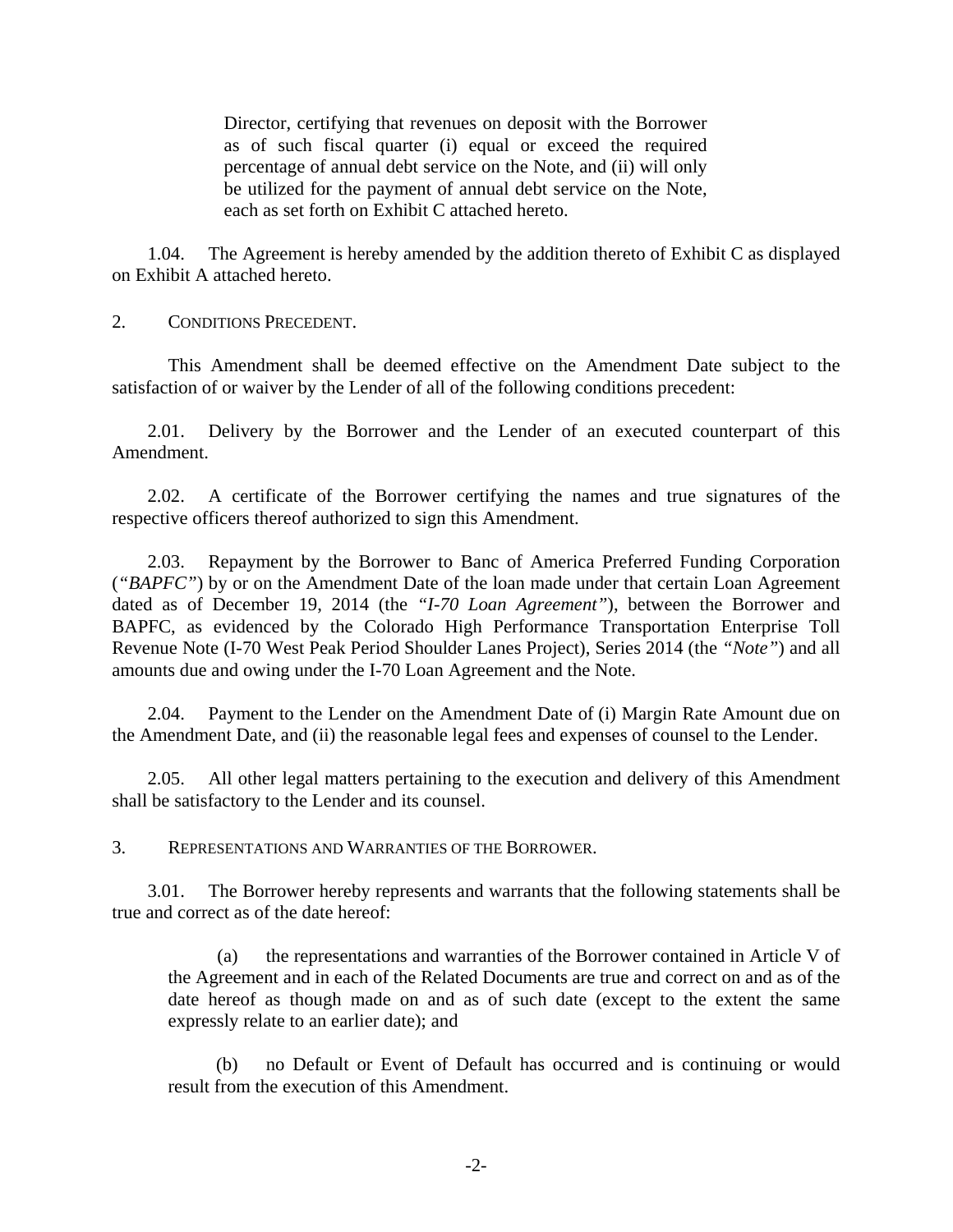4.02. In addition to the representations given in Article V of the Agreement, the Borrower hereby represents and warrants as follows:

(a) The execution, delivery and performance by the Borrower of this Amendment and the Agreement, as amended hereby, are within its powers, have been duly authorized by all necessary action and do not contravene any law, rule or regulation, any judgment, order or decree or any contractual restriction binding on or affecting the Borrower.

(b) No authorization, approval or other action by, and no notice to or filing with, any governmental authority or regulatory body is required for the due execution, delivery and performance by the Borrower of this Amendment or the Agreement, as amended hereby.

(c) This Amendment and the Agreement, as amended hereby, constitute valid and binding obligations of the Borrower enforceable against the Borrower in accordance with their respective terms, except that (i) the enforcement thereof may be limited by bankruptcy, reorganization, insolvency, liquidation, moratorium and other laws relating to or affecting the enforcement of creditors' rights and remedies generally, the exercise of judicial discretion in appropriate cases and by the limitations on legal remedies against the Borrower, and (ii) no representation or warranty is expressed as to the availability of equitable remedies.

#### 5. MISCELLANEOUS.

Except as specifically amended herein, the Agreement shall continue in full force and effect in accordance with its terms. Reference to this Amendment need not be made in any note, document, agreement, letter, certificate, the Agreement or any communication issued or made subsequent to or with respect to the Agreement, it being hereby agreed that any reference to the Agreement shall be sufficient to refer to the Agreement, as hereby amended. In case any one or more of the provisions contained herein should be invalid, illegal or unenforceable in any respect, the validity, legality and enforceability of the remaining provisions contained herein shall not in any way be affected or impaired hereby. All capitalized terms used herein without definition shall have the same meanings herein as they have in the Agreement. This AMENDMENT AND THE OTHER RELATED DOCUMENTS AND ANY CLAIMS, CONTROVERSY, DISPUTE OR CAUSE OF ACTION (WHETHER IN CONTRACT OR TORT OR OTHERWISE) BASED UPON, ARISING OUT OF OR RELATING TO THIS AMENDMENT OR ANY OTHER RELATED DOCUMENT (EXCEPT, AS TO ANY OTHER RELATED DOCUMENT, AS EXPRESSLY SET FORTH THEREIN) AND THE TRANSACTIONS CONTEMPLATED HEREBY AND THEREBY SHALL BY GOVERNED BY, AND CONSTRUED IN ACCORDANCE WITH, THE LAW OF THE STATE OF COLORADO.

All warranties and representations contained in the Agreement and the other Related Documents are hereby reconfirmed as of the date hereof. All collateral previously provided to secure the Agreement and/or Note continues as security, and all guaranties guaranteeing obligations under the Related Documents remain in full force and effect. This is an amendment, not a novation. This Amendment shall not be construed as or be deemed to be a waiver by the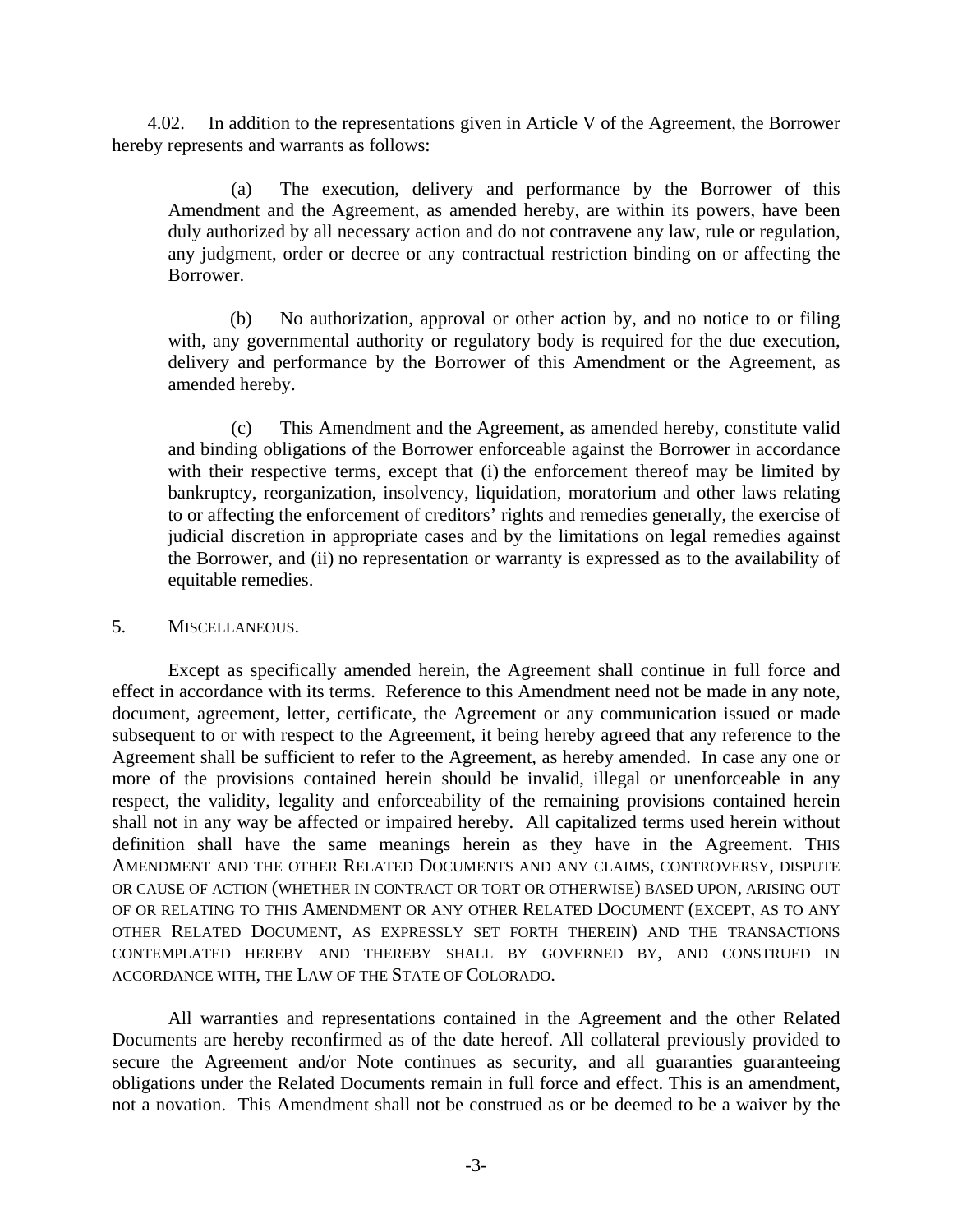Lender of existing defaults by the Borrower, whether known or undiscovered. All agreements, representations and warranties made herein shall survive the execution of this Amendment.

This Amendment may be simultaneously executed in several counterparts, each of which shall be an original and all of which shall constitute but one and the same instrument. The parties agree that the electronic signature of a party to this Agreement shall be as valid as an original signature of such party and shall be effective to bind such party to this Agreement. The parties agree that any electronically signed document (including this Agreement) shall be deemed (i) to be "written" or "in writing," (ii) to have been signed and (iii) to constitute a record established and maintained in the ordinary course of business and an original written record when printed from electronic files. Such paper copies or "printouts," if introduced as evidence in any judicial, arbitral, mediation or administrative proceeding, will be admissible as between the parties to the same extent and under the same conditions as other original business records created and maintained in documentary form. Neither party shall contest the admissibility of true and accurate copies of electronically signed documents on the basis of the best evidence rule or as not satisfying the business records exception to the hearsay rule. For purposes hereof, "electronic signature" means a manually-signed original signature that is then transmitted by electronic means; "transmitted by electronic means" means sent in the form of a facsimile or sent via the internet as a "pdf" (portable document format) or other replicating image attached to an e-mail message; and, "electronically signed document" means a document transmitted by electronic means and containing, or to which there is affixed, an electronic signature.

[SIGNATURE PAGE TO FOLLOW]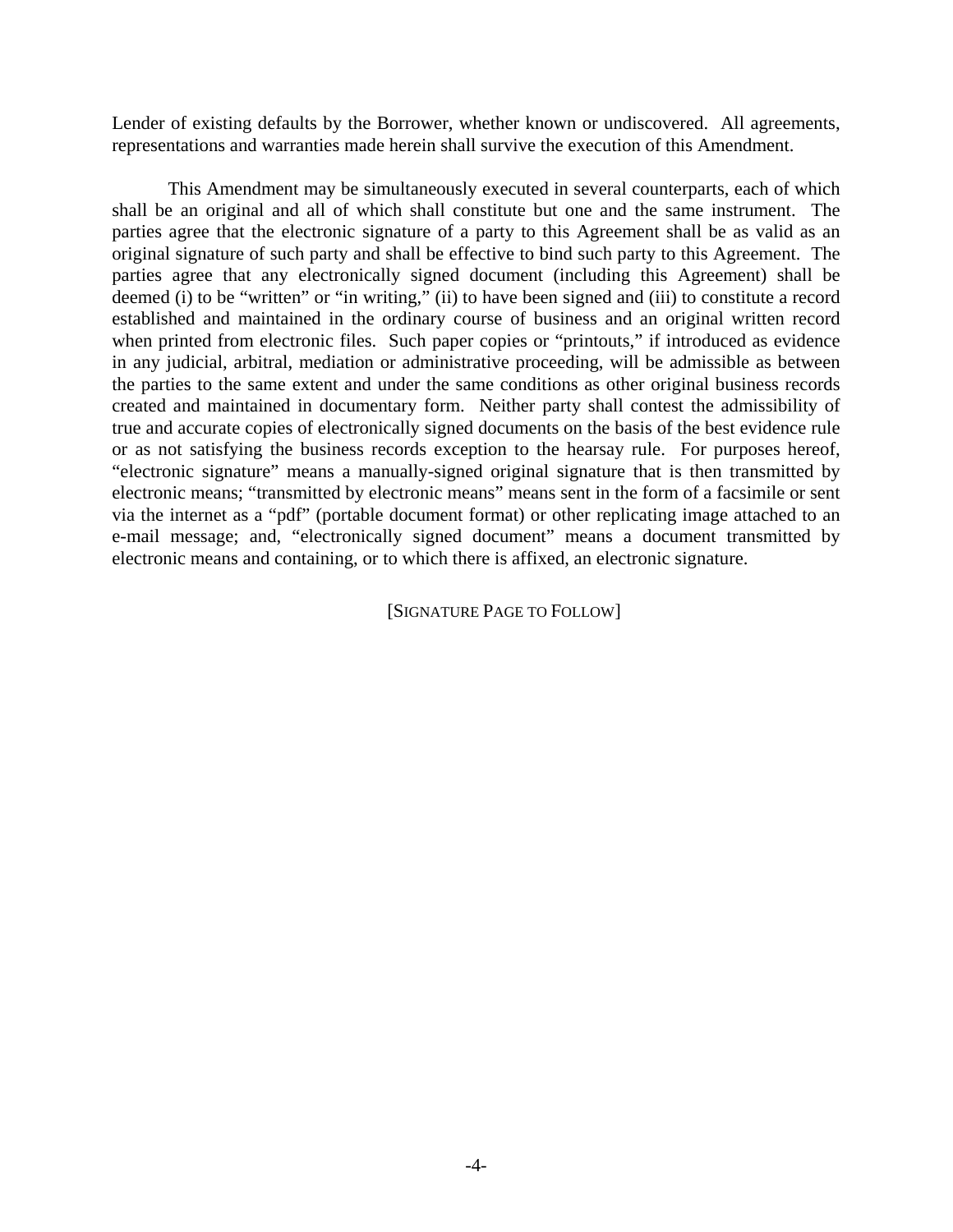IN WITNESS WHEREOF, the parties hereto have caused this Amendment to be duly executed and delivered by their respective officers hereunto duly authorized as of the Amendment Date.

> COLORADO HIGH PERFORMANCE TRANSPORTATION ENTERPRISE

| Bv:    |  |
|--------|--|
| Name:  |  |
| Title: |  |

BANK OF AMERICA, N.A.

| By:    |  |
|--------|--|
| Name:  |  |
| Title: |  |